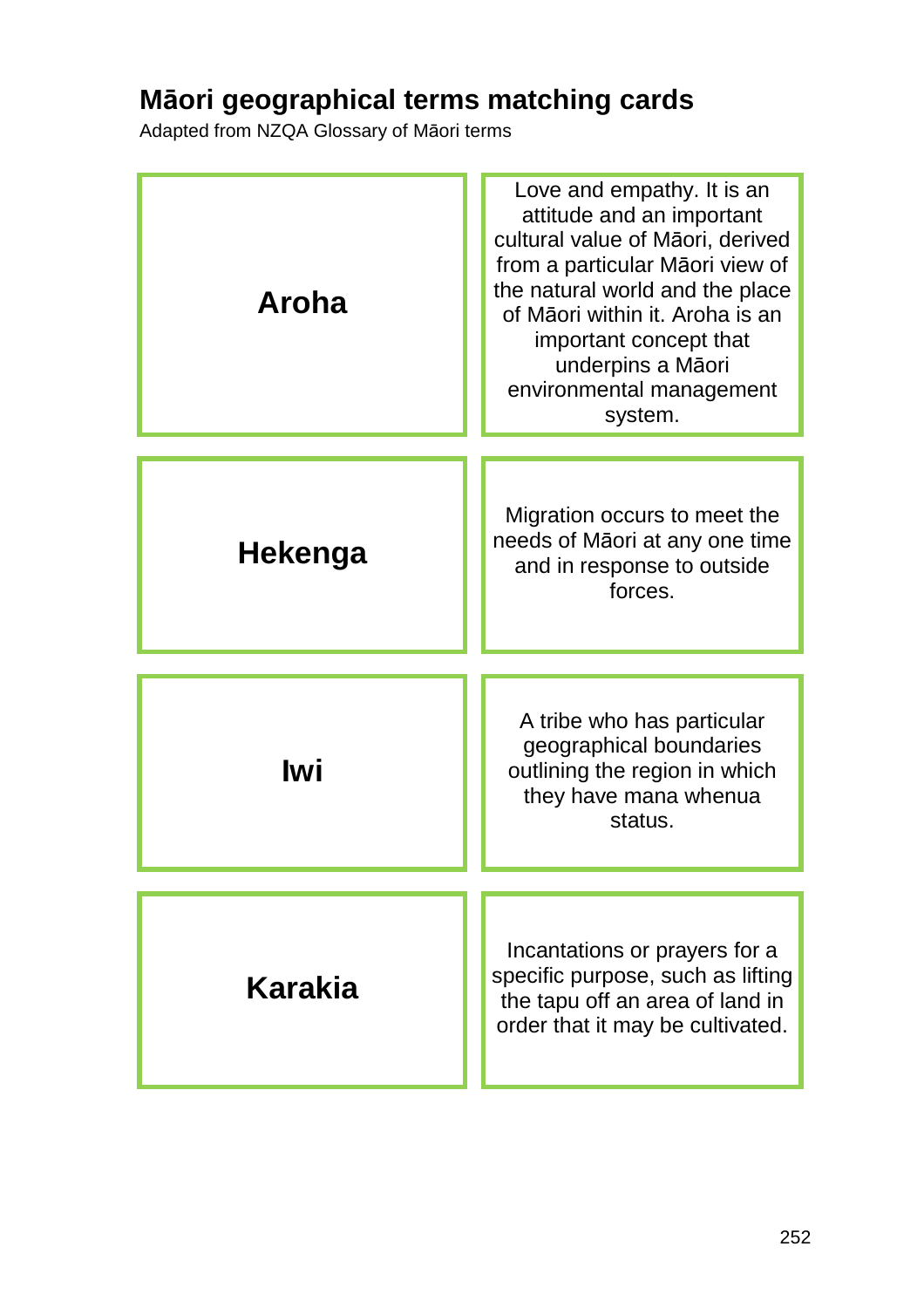| Kaitiakitanga  | To "care for" the environment.<br>It is the sustainable use,<br>management and control of<br>natural and physical resources<br>that are carried out to the<br>mutual benefit of people and<br>resources.                                                           |
|----------------|--------------------------------------------------------------------------------------------------------------------------------------------------------------------------------------------------------------------------------------------------------------------|
| Koha           | The concept of koha is related<br>to manaakitanga and the<br>appropriate acknowledgement<br>of sharing hospitality and/or<br>information. Koha may take the<br>form of food, gifts or more<br>recently money.                                                      |
| Kōrero pūrākau | A legend or story that explains<br>an event or activity.                                                                                                                                                                                                           |
| Mana whenua    | The right to use; manage and<br>control land depends on the<br>protection of mana whenua.<br>Mana whenua is based on<br>Ahikā (iwi maintaining<br>residence in a particular place)<br>and is an important part of tino<br>rangatiratanga (self-<br>determination). |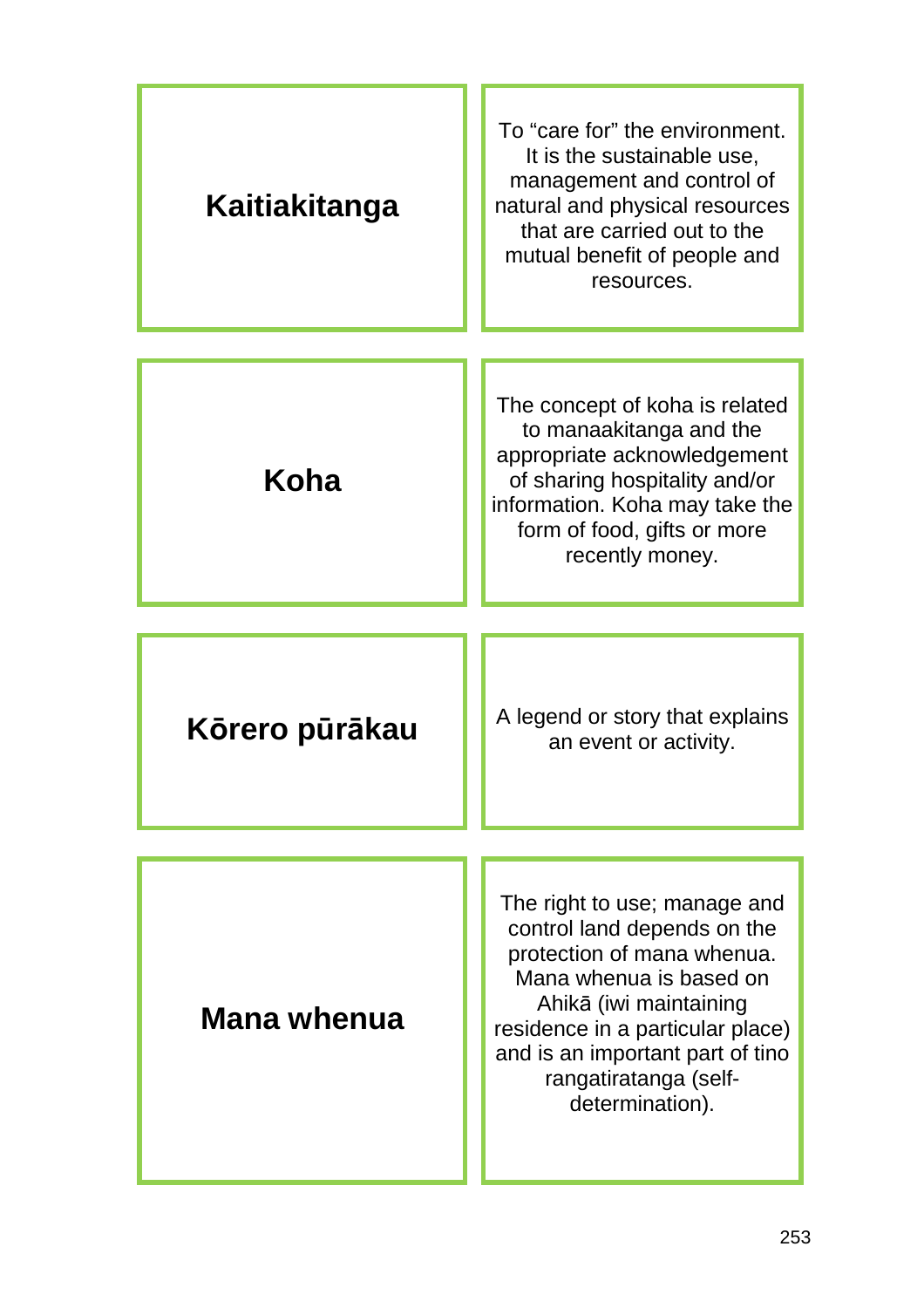| A concept that involves<br>hospitality and how visitors are<br>cared for. It is important that<br>such hospitality is<br>acknowledged and<br>reciprocated.                                                                                                                                                                                                                                                                                 |
|--------------------------------------------------------------------------------------------------------------------------------------------------------------------------------------------------------------------------------------------------------------------------------------------------------------------------------------------------------------------------------------------------------------------------------------------|
| Derived from spirituality, land<br>and ancestral linkages of a<br>person, of people or a taonga<br>and manifests itself as the<br>respect, which is paid to that<br>person, those people or that<br>taonga as a result of the<br>esteem accorded by others.<br>The practice of kaitiakitanga is<br>carried out by iwi and hapū,<br>through exercising iwi and<br>hapū mana, which is embodied<br>in the concept of Tino<br>Rangatiratanga. |
| A process of formally<br>acknowledging people you<br>meet, the purpose of the<br>meeting and the place (where<br>the meeting is being held),<br>through protocols set by the<br>iwi.                                                                                                                                                                                                                                                       |
| The customs and traditions<br>Māori live by and practise<br>within the environment.                                                                                                                                                                                                                                                                                                                                                        |
|                                                                                                                                                                                                                                                                                                                                                                                                                                            |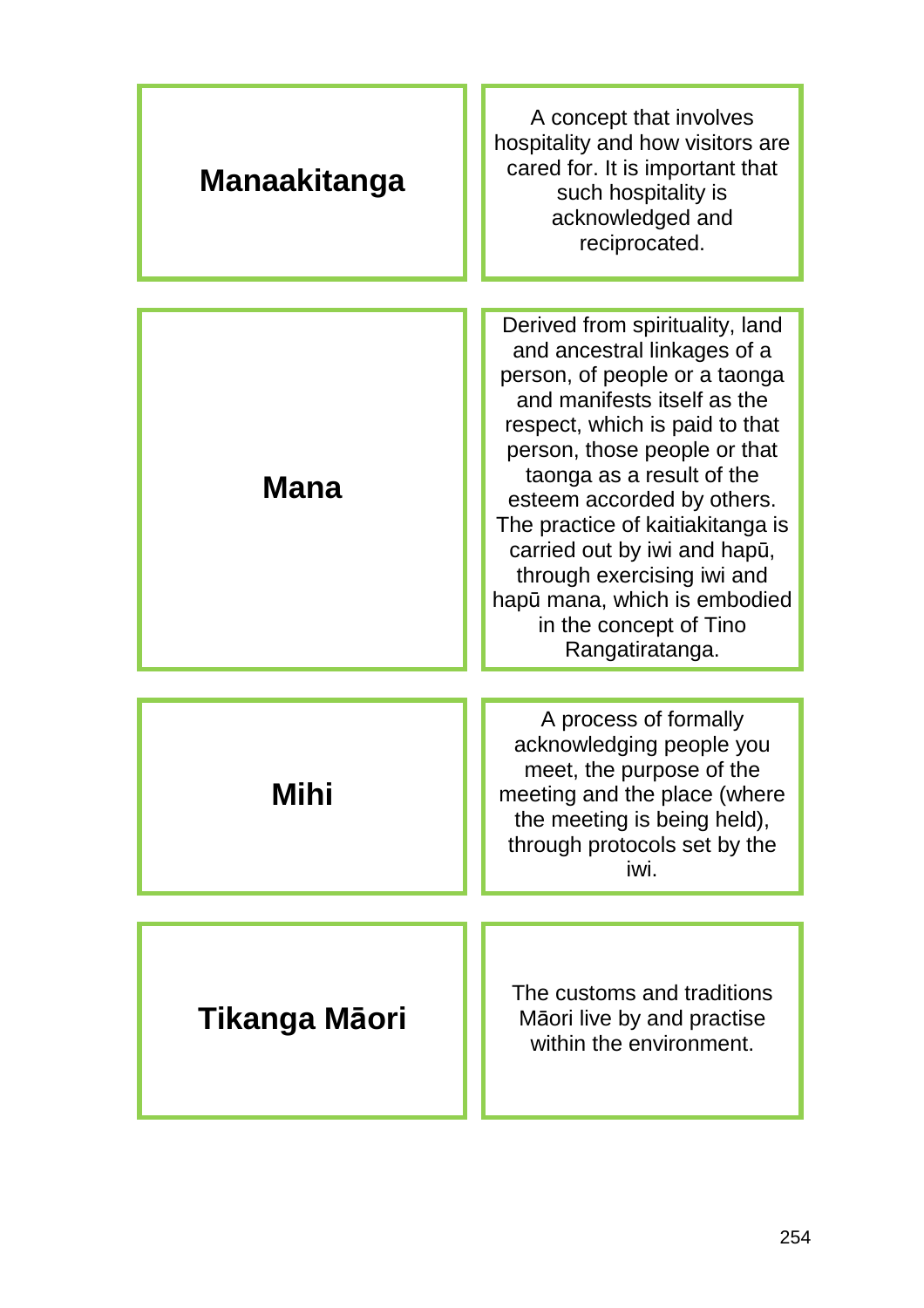| Tapu / noa          | Is the state of being sacred or<br>special. All taonga are tapu.<br>The tapu of taonga needs to<br>be removed temporarily in<br>some cases before people can<br>make use of, or tend them.<br>Karakia are important for the<br>removal of tapu and rendering<br>the taonga noa (free of tapu,<br>contactable or useable). |
|---------------------|---------------------------------------------------------------------------------------------------------------------------------------------------------------------------------------------------------------------------------------------------------------------------------------------------------------------------|
| <b>Taonga</b>       | A resource either physical or<br>cultural that can be found in<br>the environment (including<br>features within the<br>environment – lakes,<br>mountains, rivers, also<br>including people, te reo,<br>whakapapa etc.).                                                                                                   |
| Tino rangatiratanga | Includes the rights,<br>responsibilities and obligations<br>involving the use, management<br>and control of the land and<br>other resources.                                                                                                                                                                              |
| Whakapapa           | The genealogy of a taonga or<br>person (ancestral and/or<br>historical) with linkages to<br>other taonga or persons.                                                                                                                                                                                                      |